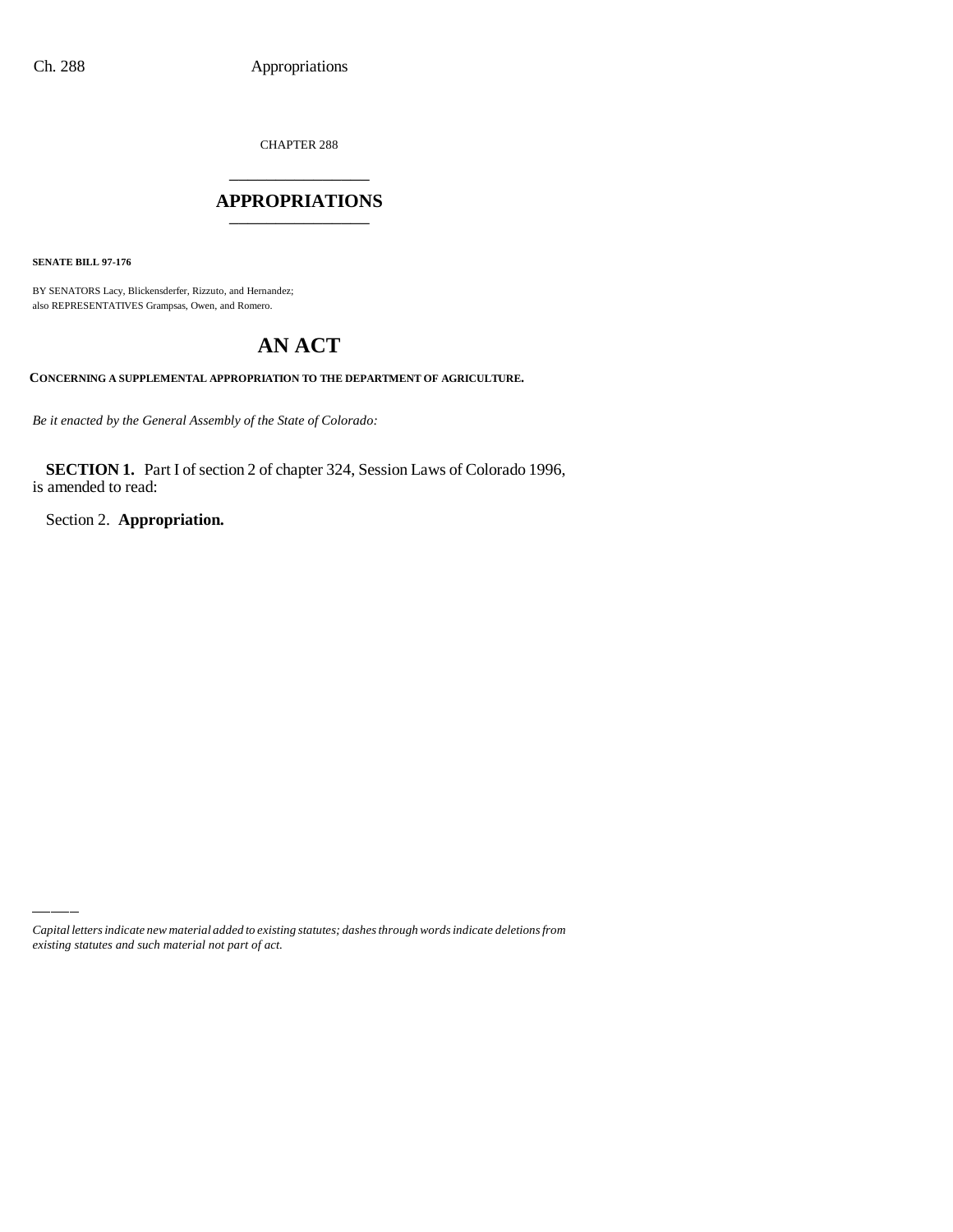## Ch. 288 Appropriations

| ITEM &<br><b>SUBTOTAL</b><br>¢<br>Φ | <b>TOTAL</b><br>ъ | <b>GENERAL</b><br><b>FUND</b><br>\$               | <b>FUND</b><br><b>EXEMPT</b><br>\$ | <b>CASH</b><br><b>FUNDS</b><br>\$ | <b>FUNDS</b><br><b>EXEMPT</b><br>\$ | FEDERAL<br><b>FUNDS</b><br>¢<br>D |
|-------------------------------------|-------------------|---------------------------------------------------|------------------------------------|-----------------------------------|-------------------------------------|-----------------------------------|
|                                     |                   | <b>PART I</b><br><b>DEPARTMENT OF AGRICULTURE</b> |                                    |                                   |                                     |                                   |

|                            | (1) COMMISSIONER'S OFFICE AND ADMINISTRATIVE SERVICES |         |                        |                           |        |
|----------------------------|-------------------------------------------------------|---------|------------------------|---------------------------|--------|
| <b>Personal Services</b>   | 1,150,269                                             | 764,436 | $34,155^{\circ}$       | $351,344(T)$ <sup>b</sup> | 334    |
|                            | $(21.7$ FTE)                                          |         |                        |                           |        |
| Risked Based Inspection    |                                                       |         |                        |                           |        |
| Program                    | 390,100                                               | 390,100 |                        |                           |        |
| Health, Life, and Dental   | 527,681                                               | 242,625 | $281,067$ <sup>a</sup> |                           | 3,989  |
| Short-term Disability      | 17,551                                                | 8,397   | $8,966^{\rm a}$        |                           | 188    |
| Salary Survey and          |                                                       |         |                        |                           |        |
| Anniversary Increases      | 412,116                                               | 208,862 | 197,772 <sup>a</sup>   |                           | 5,482  |
| Workers' Compensation      | 146,574                                               | 77,382  | $67,785$ <sup>a</sup>  |                           | 1,407  |
| <b>Operating Expenses</b>  | 101,570                                               | 91,670  | $9,900^{\rm a}$        |                           |        |
| Legal Services for 3,971   |                                                       |         |                        |                           |        |
| Hours                      | 189,787                                               | 48,897  | $125,289$ <sup>a</sup> |                           | 15,601 |
|                            |                                                       | 60,767  | $113,419^a$            |                           |        |
| Purchase of Services from  |                                                       |         |                        |                           |        |
| Computer Center            | 2,306                                                 | 2,306   |                        |                           |        |
| Payment to Risk Management |                                                       |         |                        |                           |        |
| and Property Funds         | 10,949                                                | 6,251   | $4.698$ <sup>a</sup>   |                           |        |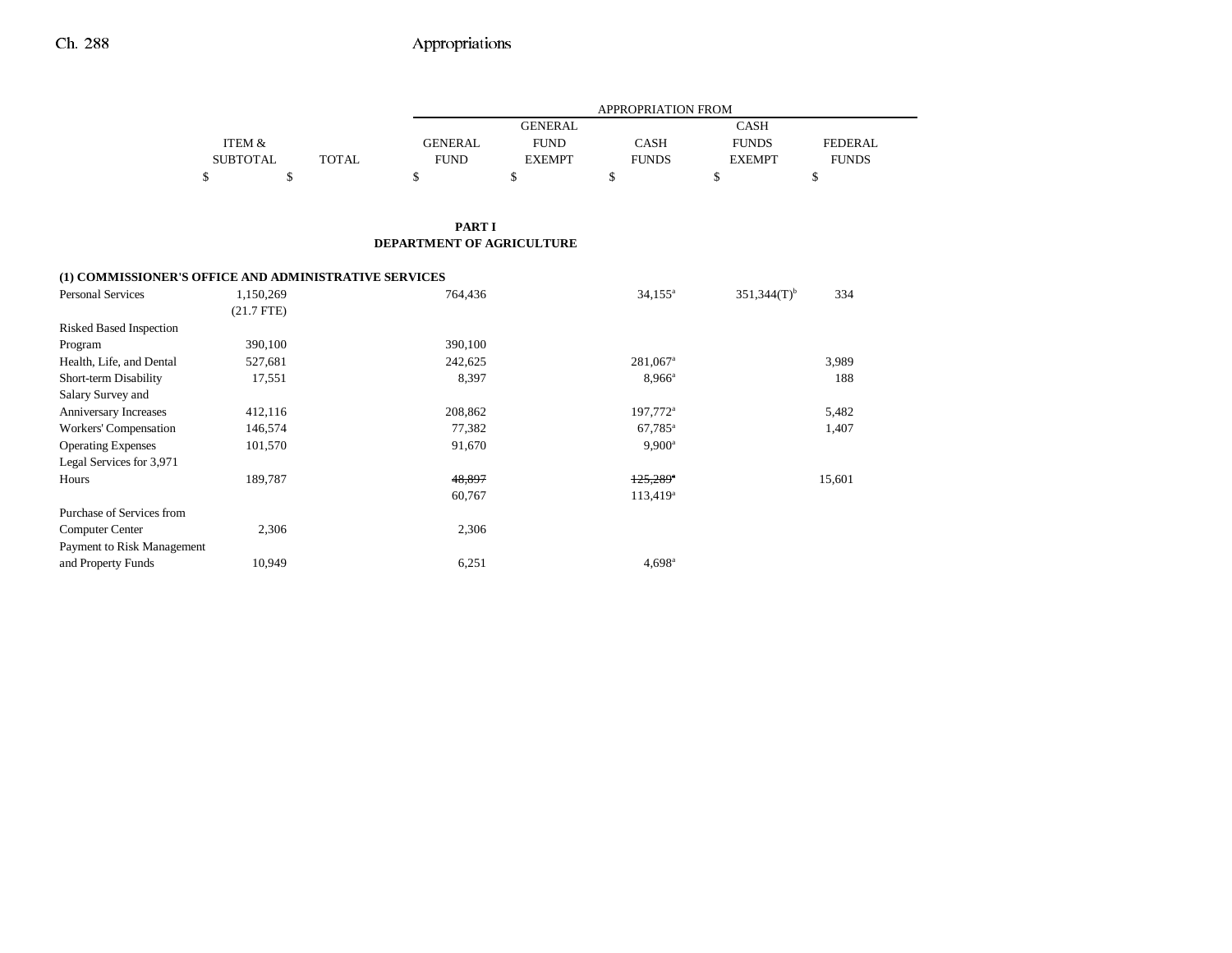| <b>Vehicle Lease Payments</b>   | 206,490 |           | 146,574 | $52,916^{\circ}$     | 7.000   |
|---------------------------------|---------|-----------|---------|----------------------|---------|
| <b>Leased Space</b>             | 33,865  |           | 395     | $33,470^{\circ}$     |         |
| Capitol Complex Leased          |         |           |         |                      |         |
| Space                           | 113,746 |           | 85,042  | $28.704^{\circ}$     |         |
| Lease Purchase for 700          |         |           |         |                      |         |
| Kipling                         | 221,206 |           | 153,073 | $68,133^d$           |         |
| Utilities                       | 83,499  |           | 76,921  | $6.578$ <sup>d</sup> |         |
| <b>Agricultural Statistics</b>  | 92,124  |           | 65,000  | $27.124^{\circ}$     |         |
| Grants                          | 220.906 |           |         |                      | 220,906 |
| <b>Indirect Cost Assessment</b> | 15,021  |           |         |                      | 15,021  |
|                                 |         | 3.935.760 |         |                      |         |

a These amounts shall be from fees collected by cash funded agencies within the Department.

<sup>b</sup> This amount shall be from statewide and departmental indirect cost recoveries.

c Of this amount, \$28,867 shall be from fees collected by the Brand Inspection Program, and \$4,603 shall be from fees collected by cash funded agencies within the Department.

d These amounts shall be from various cash funds.

e This amount shall be from cash raised from the sale of statistics books.

|  |  |  |  | (2) AGRICULTURAL SERVICES DIVISION <sup>1</sup> |  |
|--|--|--|--|-------------------------------------------------|--|
|--|--|--|--|-------------------------------------------------|--|

| <b>Personal Services</b>           | 7.600.072 |           | 4,417,784    | 3,065,996 <sup>a</sup> |                        | 116,292        |
|------------------------------------|-----------|-----------|--------------|------------------------|------------------------|----------------|
|                                    |           |           | $(85.4$ FTE) | $(69.2$ FTE)           |                        | $(3.0$ FTE $)$ |
| <b>Operating Expenses</b>          | 1,040,630 |           | 379,574      | 648,720 <sup>a</sup>   |                        | 12,336         |
| Diseased Livestock Fund            | 75,000    |           |              |                        | $75,000^{\rm b}$       |                |
| Horse Development Board<br>100,000 |           |           |              |                        | $100.000$ <sup>c</sup> |                |
| Cervidae Disease Revolving         |           |           |              |                        |                        |                |
| Fund                               | 25,000    |           |              | $25.000^{\circ}$       |                        |                |
| <b>Indirect Cost Assessment</b>    | 230,151   |           |              | $207.741$ <sup>a</sup> |                        | 22,410         |
|                                    |           | 9,070,853 |              |                        |                        |                |

Ch. 288 Appropriations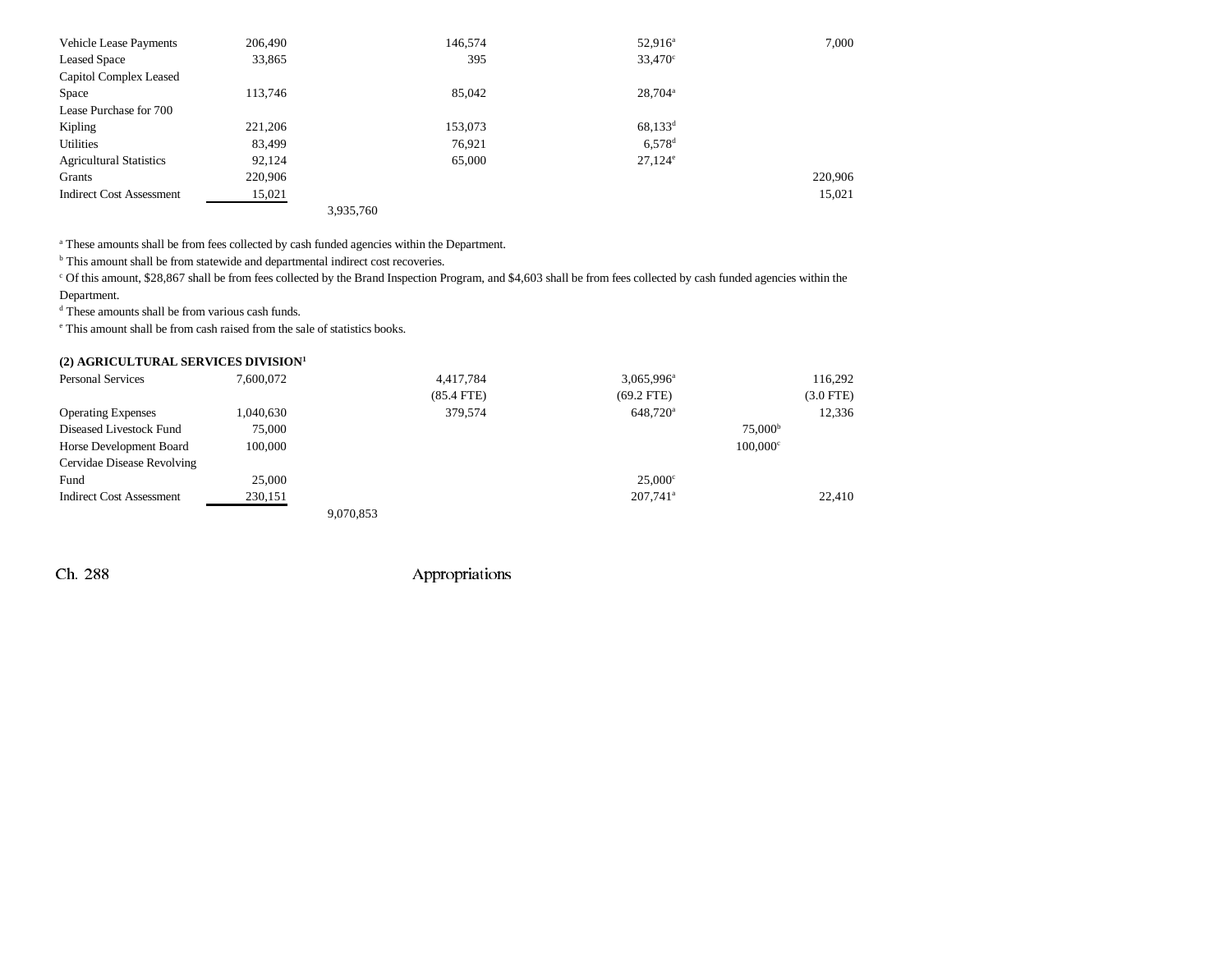### Ch. 288 Appropriations

|                 |              | APPROPRIATION FROM |                |              |               |                |  |  |
|-----------------|--------------|--------------------|----------------|--------------|---------------|----------------|--|--|
|                 |              |                    | <b>GENERAL</b> |              | <b>CASH</b>   |                |  |  |
| ITEM &          |              | <b>GENERAL</b>     | <b>FUND</b>    | CASH         | <b>FUNDS</b>  | <b>FEDERAL</b> |  |  |
| <b>SUBTOTAL</b> | <b>TOTAL</b> | <b>FUND</b>        | <b>EXEMPT</b>  | <b>FUNDS</b> | <b>EXEMPT</b> | <b>FUNDS</b>   |  |  |
|                 |              |                    |                |              |               |                |  |  |

<sup>a</sup> These amounts shall be from fees collected for services provided.

b This amount shall be payment for damages available from the Diseased Livestock Indemnity Fund, pursuant to Section 35-50-140.5(2), C.R.S. These funds are from savings in contract personal services.

c This amount shall be payment for damages available from the Cervidae Disease Revolving Fund, pursuant to Section 35-50-114.5(4), C.R.S.

### **(3) AGRICULTURAL MARKETS**

| <b>DIVISION</b>              |              |         |       |                   |                  |
|------------------------------|--------------|---------|-------|-------------------|------------------|
| <b>Personal Services</b>     | 507,827      |         |       |                   |                  |
|                              | $(10.7$ FTE) |         |       |                   |                  |
| <b>Operating Expenses</b>    | 109,223      |         |       |                   |                  |
| <b>Aquaculture Operating</b> |              |         |       |                   |                  |
| Expenses                     | 49,382       |         |       |                   |                  |
| Economic Development         |              |         |       |                   |                  |
| Grants                       | 67,678       |         |       |                   |                  |
|                              |              | 734,110 | 1,493 | $100,840^{\circ}$ | $631,777(T)^{b}$ |

a This amount shall be from fees for services and cash raised for economic development.

<sup>b</sup> This amount represents a transfer from the Department of Local Affairs Economic Development Program. Any amounts included in state fiscal year spending are accounted for in the Department of Local Affairs appropriation.

### **(4) BRAND BOARD**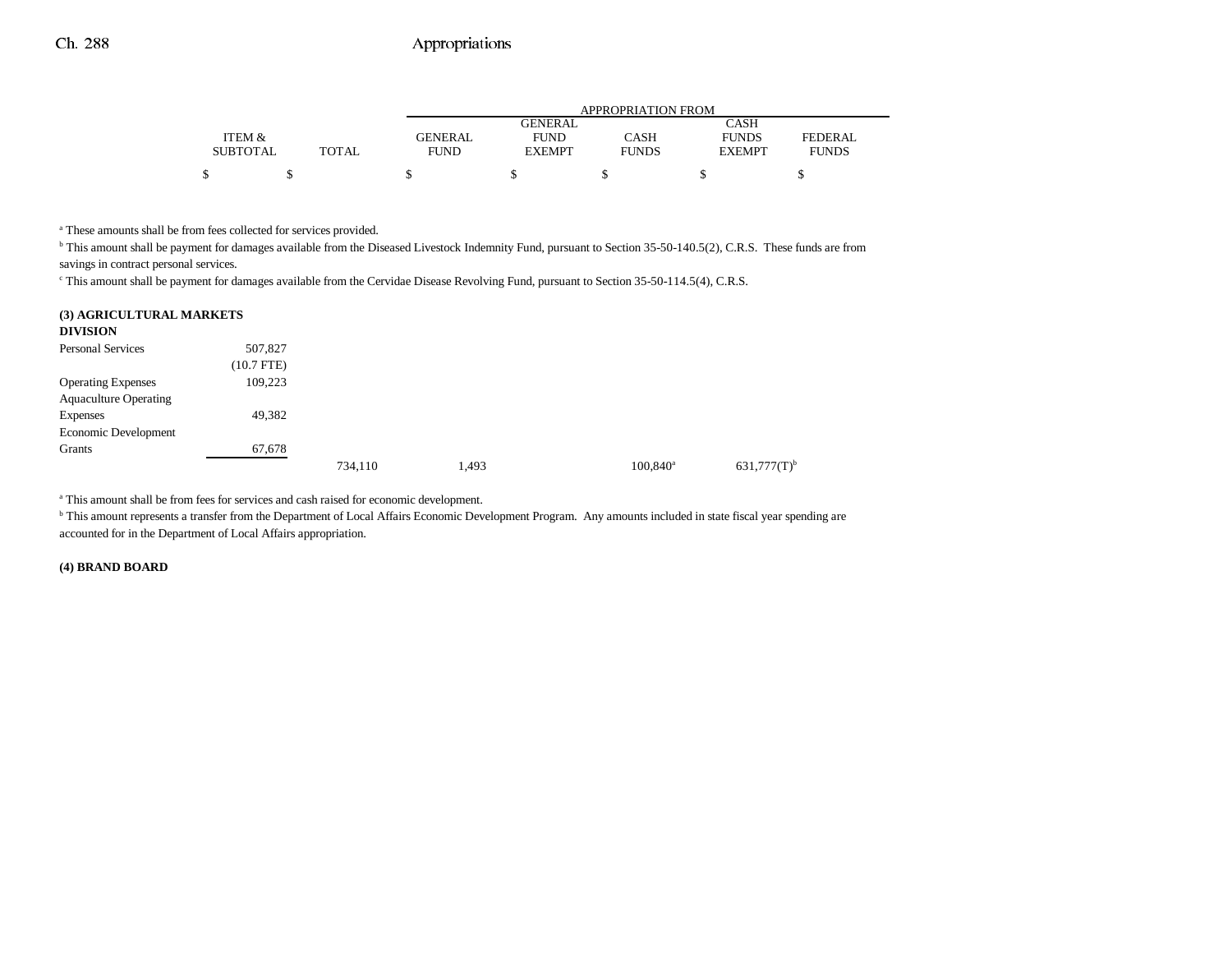| <b>Brand Inspection</b>         | 2,620,063    |           |  |
|---------------------------------|--------------|-----------|--|
|                                 | $(64.7$ FTE) |           |  |
| <b>Alternative Livestock</b>    | 30.403       |           |  |
| <b>Indirect Cost Assessment</b> | 90.755       |           |  |
|                                 |              | 2.741.221 |  |

a This amount shall be from fees for services.

### **(5) SPECIAL PURPOSE**

| Wine Promotion Board            | 300,000     |         |                      |                     |
|---------------------------------|-------------|---------|----------------------|---------------------|
|                                 | $(1.0$ FTE) |         |                      |                     |
| Vaccine and Service Fund        | 50.158      |         |                      |                     |
| <b>Brand Estray Fund</b>        | 94,050      |         |                      |                     |
| <b>Indirect Cost Assessment</b> | 15.417      |         |                      |                     |
|                                 |             | 459.625 | 424.975 <sup>a</sup> | 34.650 <sup>b</sup> |

<sup>a</sup> This amount shall be available pursuant to Section 35-29.5-105, C.R.S., and Section 35-50-146, C.R.S., and from fees for services. For purposes of complying with the limitation on state fiscal year spending imposed by Article X, Section 20 of the State Constitution, these moneys are included for informational purposes as they are continuously appropriated by a permanent statute or constitutional provision.

 $2,741,221$ <sup>a</sup>

b This amount shall be available from reserves in the Brand Estray Fund, pursuant to Section 35-53-110, C.R.S.

| <b>TOTALS PART I</b>  |              |             |             |                           |           |
|-----------------------|--------------|-------------|-------------|---------------------------|-----------|
| $(AGRICULTURE)^{2,3}$ | \$16,941,569 | \$7,166,782 | \$8,161,050 | $$1.192.771$ <sup>a</sup> | \$420,966 |
|                       |              | \$7,178,652 | \$8,149,180 |                           |           |

a Of this amount, \$983,121 contains a (T) notation.

**FOOTNOTES** -- The following statements are referenced to the numbered footnotes throughout section 2.

Ch. 288 Appropriations